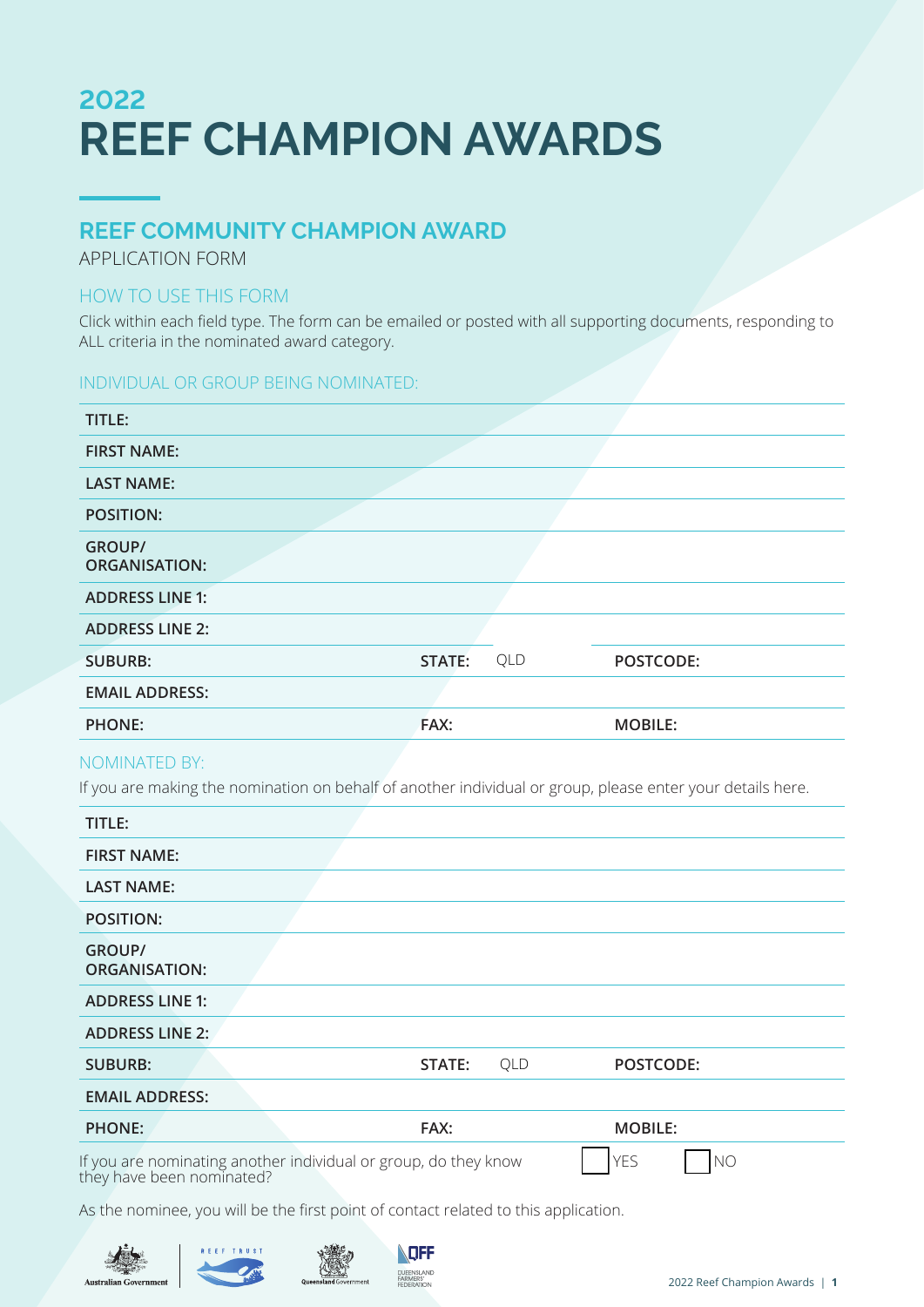# **2022 REEF CHAMPION AWARDS**

## **REEF COMMUNITY CHAMPION AWARD**

CRITERIA QUESTIONS

Tell us how the nominee has had a significant impact on improving the quality of water that flows to the Great Barrier Reef. (300 words)

How has the nominee shared their learnings and experiences with others? What is one of the key things the nominee has learnt through this process? (300 words)







**QUEENSLAND**<br>FARMERS'<br>FEDERATION